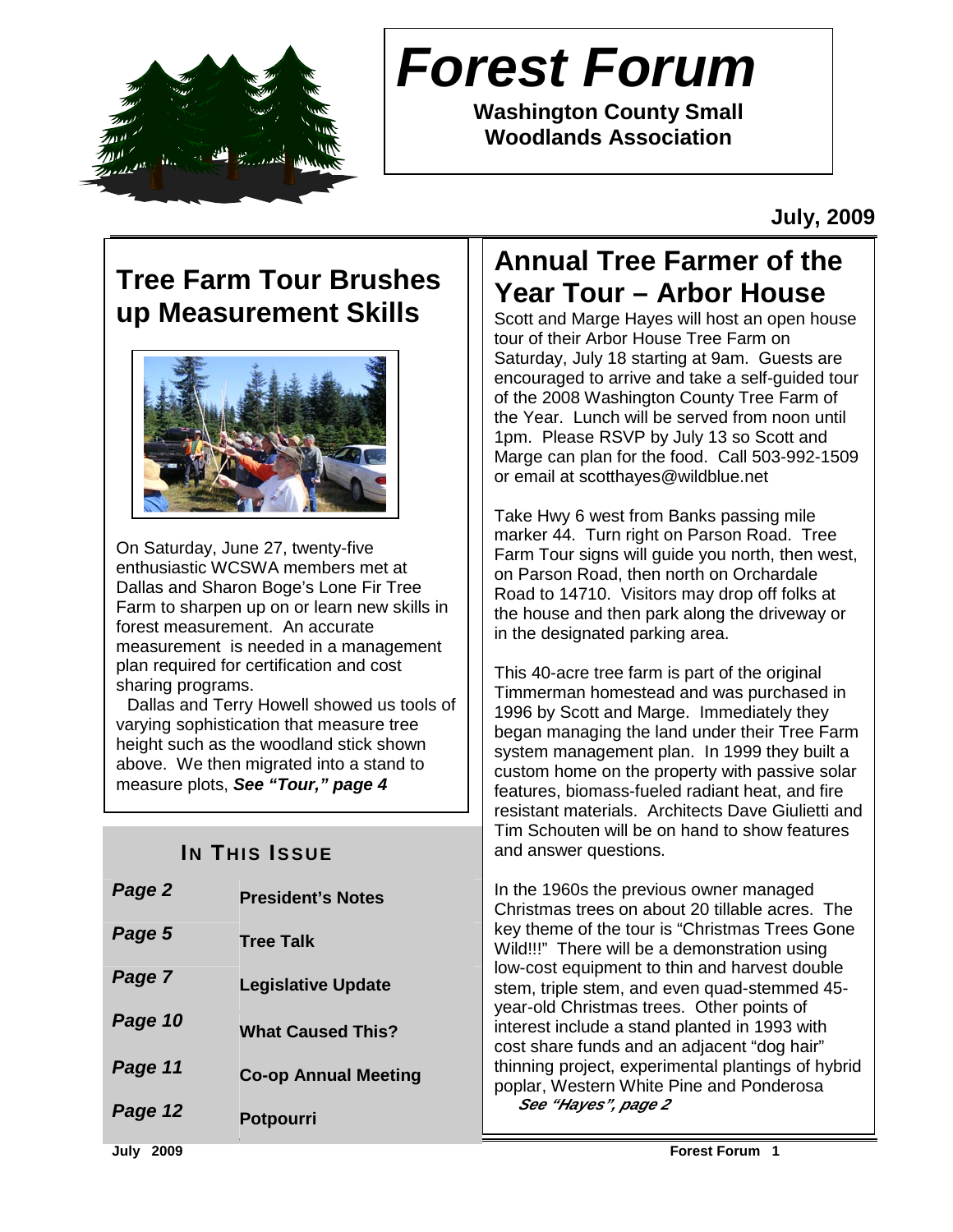## **Notes from the President by Dallas Boge**

At the most recent board meeting, the Board discussed what to do with left over grant monies from several years ago. The monies were for paying expenses related to preparing management plans for forest properties. Part of the monies remains unspent.

Now the Natural Resources Conservation Service (NCRS) has grant monies available to prepare management plans. They have some specific requirements that have to be met; the complete details of these are still being worked out.

Neil Schroeder has agreed to coordinate a management plan series for anyone interested in putting together a management plan. There are a number of very good reasons for having such a plan in place. An added reason is coming to fruition now, the possibility of selling carbon credits from growing forestland. Woodland Carbon Company (WCC) will be the vehicle most of us can use. One requirement is that a participating woodland owner be certified under OTFS.

Neil and I have met with Amy Grotta, our new extension agent. She is actively pursuing the formation of a class schedule. Right now it looks like the sessions will start this fall. Tentatively, the hope is that OWSA members will qualify for the NCRS grant and get any needed supplemental funding from the OSWA grant. Non-OWSA members would be welcome, as well.

The local office of ODF applied for and received a federal grant for wildfire mitigation. The purpose of the grant is to reduce the fire danger to rural residences by "fireproofing" adjoining forest land. Successful applicants receive a 50% cost share for the approved work. Most of the work consists of pre-commercial thinning and pruning, as well as mitigation of slash buildup.

Sharon and I applied for and were granted funding for seven separate projects on our property. Work is underway on one; if you attended the June meeting, you saw it coming in the main road. I will keep you up to date as the projects progress.

That's all for now.

Dallas

## **Hayes, continued from page 1**

Pine, defensible space landscaping, Victor's garden railroad (under construction), emergency water storage, band-tailed pigeon forage and watering spring development, and big game management.

 Marge and Scott married in 1978 when they worked for the Oregon Department of Forestry, he as a Service Forester (now called Stewardship Forester) and she as a fire dispatcher. They moved to Salem where Scott's ODF staff work included resource site management (streams, eagles, osprey, pigeon mineral springs) while Marge completed an OSU degree in apparel design. Her career work with Nike took them to Singapore for 3 years after which they returned to their tree farm. After both retired in 2005, the REAL work began! Scott's father Victor lives and works with them on the tree farm*.*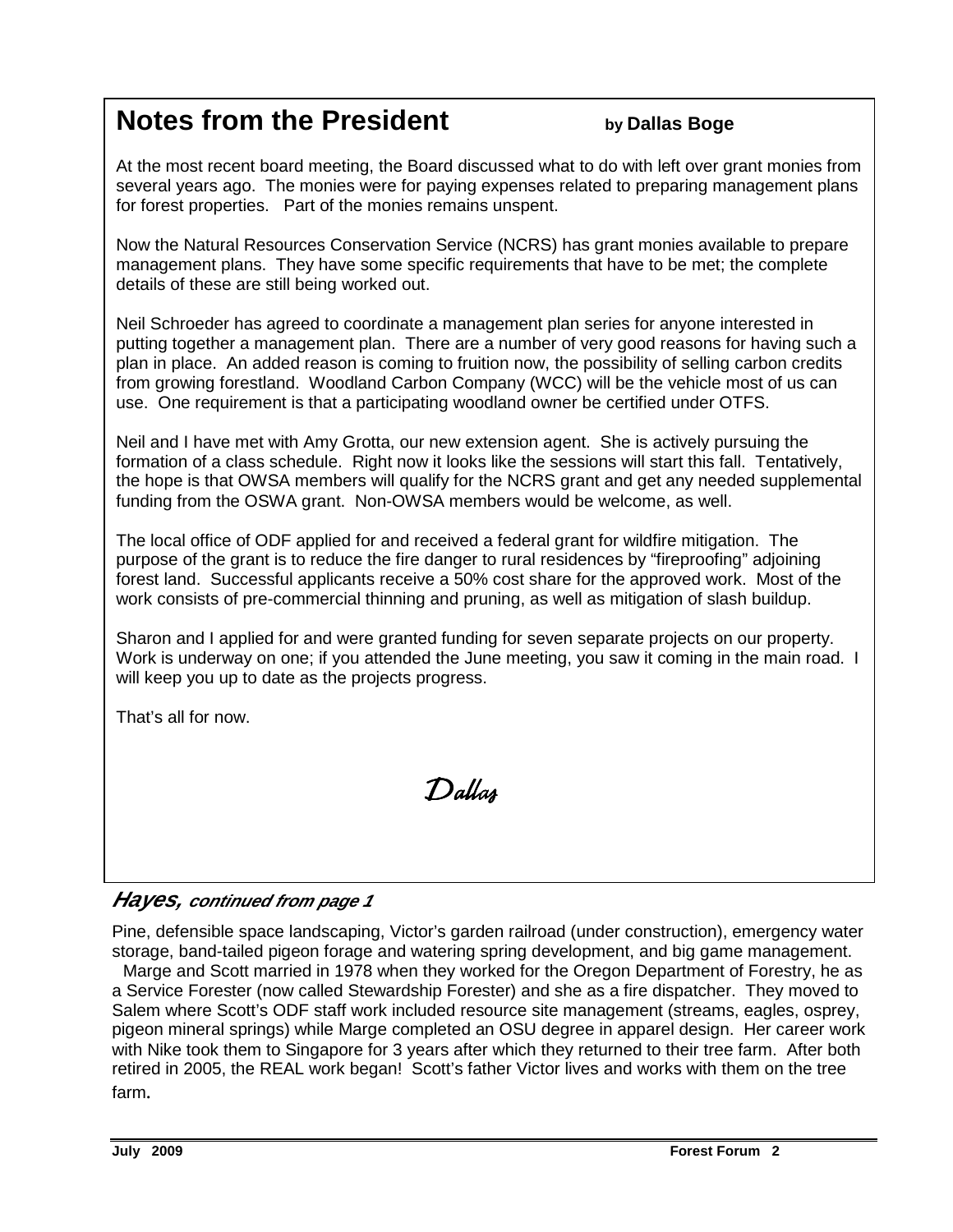### **WCSWA Leadership President – Dallas Boge; 503-357-7688 Vice-President** – **Jim Brown; 503-284-6455 Secretary-Treasurer – Bob Shumaker**; 503-324-7825 Board of Directors: Dick Courter; 503-297-1660 Art Dummer; 503-357-4258 Tom Nygren, 503-628-5472 Neil Schroeder; 503-628-2344 Bonnie Shumaker – 503-324-7825 Bill Triest – 503-626-1838  **Legislative Committee Chair:**  Ron Larson; 503-775-3223

### **WCSWA Website** www.wcswa.org

**Website Manager: Kathy Scott** Contact Tom Nygren for web postings and information.

### **Forest Forum Newsletter**

**Editors:** Tom Nygren 503-628-5472 and Bonnie Shumaker 5033-324-7825 e-mail: tnygren@juno.com or bshumaker@coho.net

### **The Tree Farm Tradin' Post**

 for tools, equipment, property, or materials? You can place a free advertisement in Forest Forum. A free service to our members: List tree farm items/land to buy, sell, or trade. Contact Tom Nygren, 503-628-5472. Got a tool or piece of equipment you don't need any more? Or maybe you are looking Another way for tree farmers to help each other! (3 month limit)

**For Sale: This space is reserved** 

**Wanted: for you to help yourself and others -** 

**Trade: USE IT!** 

## **Event Calendar**

| July      | 18 WCSWA Tour – Annual Tree Farmer of the Year Tour at Scott and Marge<br>Hayes' Arbor House Tree Farm, 9:00am - 1:00pm RSVP 503-992-1509 or<br>email at scotthayes@wildblue.net<br>25 Alder Tour – (tentative) sponsored by Columbia County Small Woodlands<br>Association. Will possibly be held in the Apiary and Camp Wilkerson areas.<br>Will be led by Glenn Ahrens, OSU Extension Forester (Astoria), and Amy Grotta,<br>OSU Extension Agent (Columbia and Washington Counties). Call Lydia Stennick<br>at 503-556-2014 to arrange attendance. |
|-----------|-------------------------------------------------------------------------------------------------------------------------------------------------------------------------------------------------------------------------------------------------------------------------------------------------------------------------------------------------------------------------------------------------------------------------------------------------------------------------------------------------------------------------------------------------------|
| August    | 22 WCSWA Field Tour - Zena Tree Farm - details to follow                                                                                                                                                                                                                                                                                                                                                                                                                                                                                              |
| September | No meeting is scheduled                                                                                                                                                                                                                                                                                                                                                                                                                                                                                                                               |
| October   | 27 WCSWA Monthly Meeting - Don Rice, Managing Director, Resource<br>Management Group of Greenwood Resources, Boardman, will discuss their<br>hybrid poplar plantation management.                                                                                                                                                                                                                                                                                                                                                                     |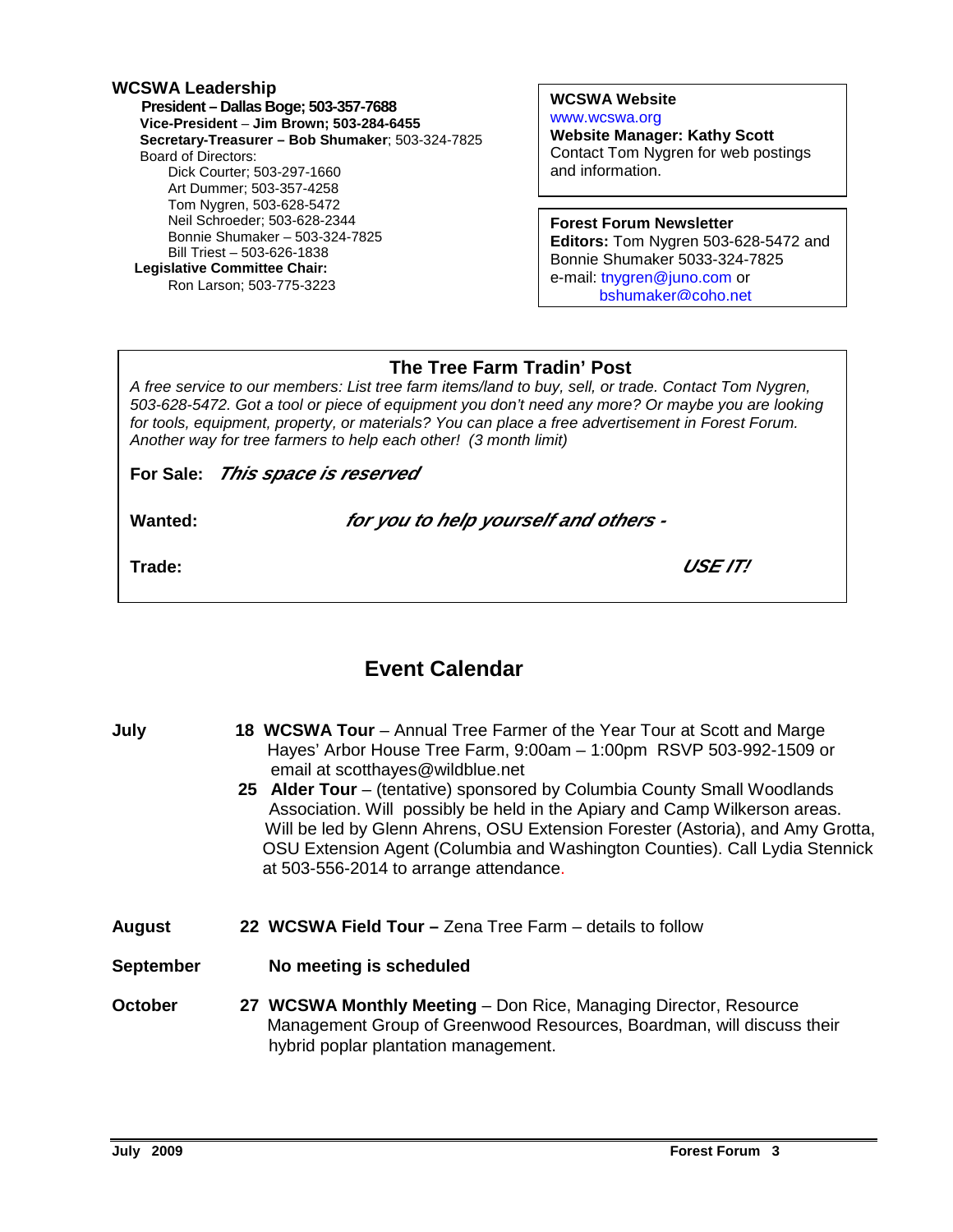### **Advertising Opportunity:**

**The Forest Forum is a monthly newsletter sent out to over 250 members and friends of WCSWA. Advertisers receive free newsletters for the duration of their ads.** 

### **ADVERTISING RATES (PRICE INCLUDES TYPESETTING & AD PREP)**

YES! I want to advertise in the WCSWA Forest Forum. Ad size: \_\_\_\_\_\_\_\_\_\_\_\_\_\_\_\_\_\_\_

Enclosed is a check or money order for: 1 issue \_\_\_ 4 issues \_\_\_ 12 issues \_\_\_

| Company____________ |  |
|---------------------|--|
| Contact             |  |
| Address_________    |  |
| City/State/Zip___   |  |
| Phone               |  |
| Fax                 |  |
|                     |  |

|                    |       |        | 12     |
|--------------------|-------|--------|--------|
|                    | issue | issues | issues |
| 1/12               | \$15  | \$30   | \$75   |
| page               |       |        |        |
| 1/6 page           | 25    | 50     | 125    |
| $\frac{1}{4}$ page | 35    | 70     | 175    |
| $1/3$ page         | 45    | 90     | 225    |
| $\frac{1}{2}$ page | 65    | 130    | 325    |
| $2/3$ page         | 86    | 170    | 425    |
| Full               | 125   | 250    | 625    |
| page               |       |        |        |

Please send this form, ad copy, logos, photos, etc. to: **Dallas Boge, 10735 NW Thornburg Rd, Gales Creek, OR 97117** 

**Thank you for supporting Washington County Small Woodlands Association!** 



### **"Tour" continued from page 1**

find the tariff tree (taper and radial increment factor, i.e. tariff) and then measure all trees in the plot The figures from this measuring can be used with various software to determine the density of the stand. "Varplot" is public domain software that can be downloaded for free.

Terry Howell (shown at right) then demonstrated precision falling of a tree. After falling, he bucked it and discussed the why's and where's of log length that would bring the best price to the timber owner.

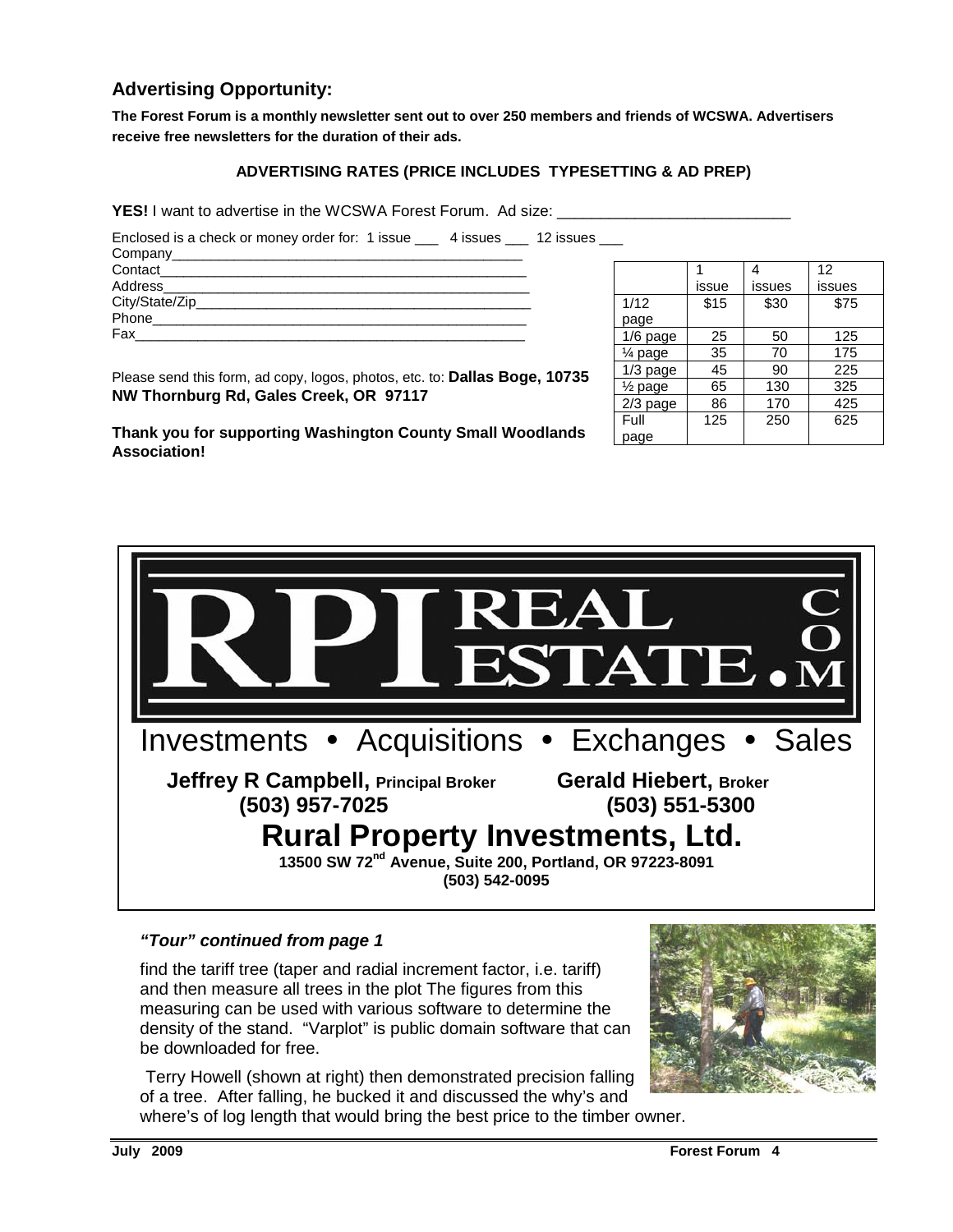## **Tree Talk by Bonnie Shumaker**

Bob and I enjoy sharing our tree farm with others. This spring we led two school tours with the help of other Master Woodland Managers. The first tour was for third graders from Terra Linda School in Beaverton. The second was for second graders from Banks Elementary. We managed to have decent (although a bit wet) weather for the Terra Linda folks and "only in your fondest dreams" weather for the Banks group. We had seven stations set up around the tree farm with booklets for the students to write responses for the different stations.

 After visiting the Magness Tree Farm several years ago and taking to heart Rick Zenn's advice, we have felt even better about the children's experience on the tours. Rick Zenn is the Education Director for the World Forestry Center. His statement can be summarized as follows: "Educators always want to stuff as much science as possible on tours



and while that is important, the most important thing is that the kids have fun! Walking lock step in a line should not be required. If there is something interesting off the trail, encourage the children to investigate." We believe the wisdom of Rick's words and tell the children that they are free to investigate whatever interests them. The energy and questions from the groups lets us know this has the desired effect of learning and having fun.

I'd like to share with you some of the comments on "Thank You" notes we received from the students. This first one is for you, Rick Zenn.

"Here we could wander off trails…it was freedom!! When we are usually on trails we wonder what else is in the woods. This time we could explore in the woods."

"We went through the black forest and it was like a scary story and I like scary stories."

"The trees with the cut bottom branches were cool because you could see through them. It was like a window and you could see from the beginning to the end!"

"I learned a lot about trees. This field trip was super fun."

"It was so fun to explore your tree farm."

"The station I liked the most was learning about stuff that comes from trees."

"I thought the valley view was very fun and I also liked the tree poetry!"

"Thank you so much! My teacher said you did it for free. I think that is a lot of work for free!"

"You are so kind. I don't know very many people who would just let little kids roam around their farm all day."

 On another note, we recently visited our "Sunset Property" where we planted 1700 seedlings this spring. While we did lose a few, most are surviving nicely. The area where the grandkids helped us plant looks good and the weed control measures we used around the trees are working well. We know that the hot summer is just ahead and is a stressful time for new seedlings, so a friendly word to the trees and a prayer for a little summer rain are in order. Personally, this spring has been especially busy for us, so we haven't spent the time we'd have liked on the property, so we put on blinders when we checked out the seedlings to avert our gaze from the scotch broom which we will tackle later.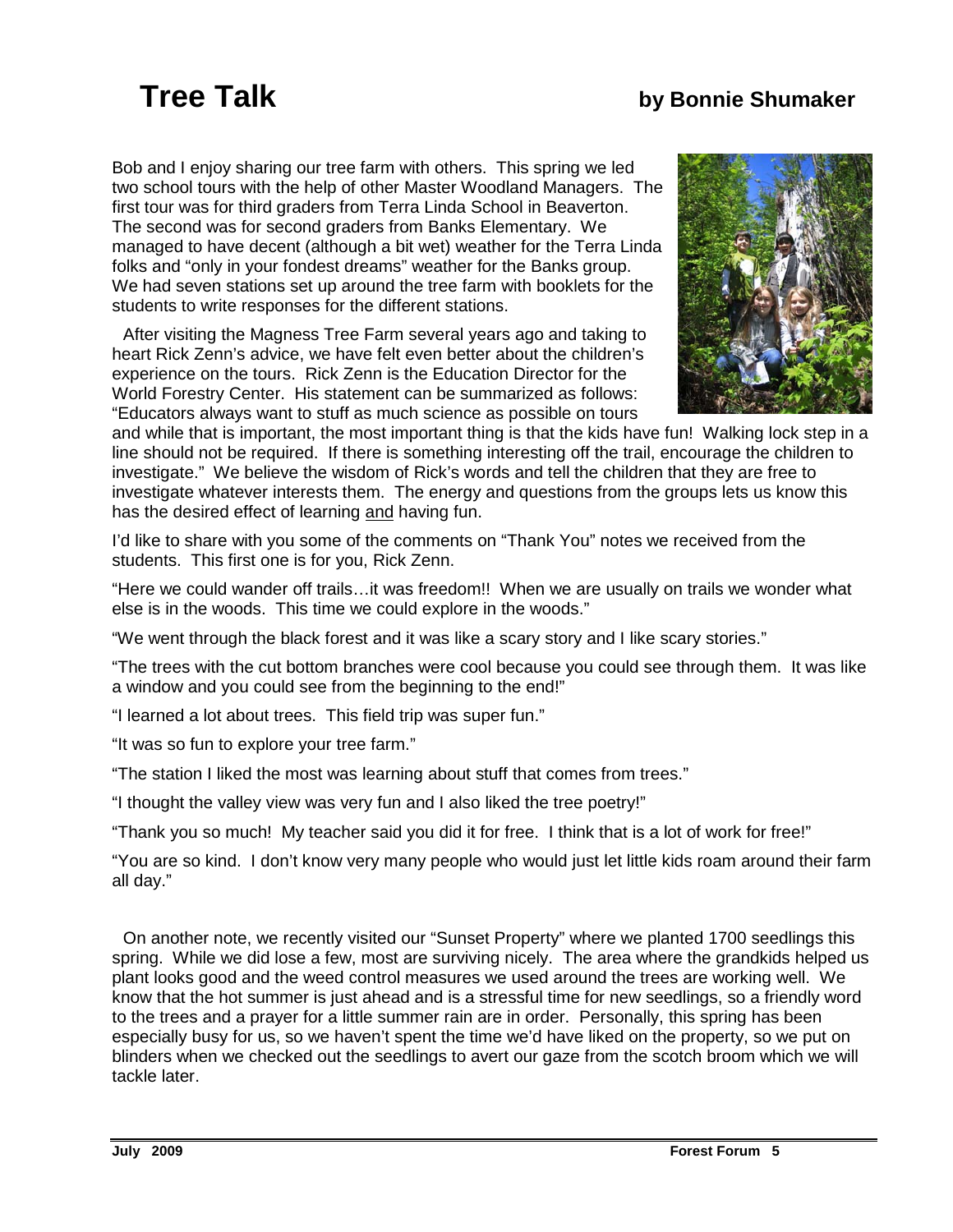

## SILVASEED COMPANY **Seedling Nursery Since 1974**

We bring experience with owners that care about their product and customers.

Approximately 10 million seedlings in annual production 1 container site (plugs), 2 bareroot/transplant sites  $(p+1, 1+1)$ Contract growing and spec seedlings for forestry and Christmas tree production

### LET US GROW YOUR SEEDLINGS

**David Gerdes** Mike Gerdes inquiries@silvaseed.com

FORESTERS . NURSERYMAN . SEEDSMAN

### SILVA SEED COMPA P.O. Box 118 · Roy, WA 98580 · (253) 843-2246

"Serving Many of the Reforcstation Needs of the World From This Location Since 1889"



### **John Helmer displays woodland equipment at WCSWA's first ever Swap Meet.**

John Helmer is downsizing his woodland operation and suggested a swap day for WCSWA members to bring items they would want to buy, swap or trade to the June tour at Dallas and Sharon Boge's Lone Fir Tree Farm.

 Members enjoyed looking over and buying some of the items John brought and hearing about the innovations that John and others have discovered.

 This could become an annual summer event if members desire.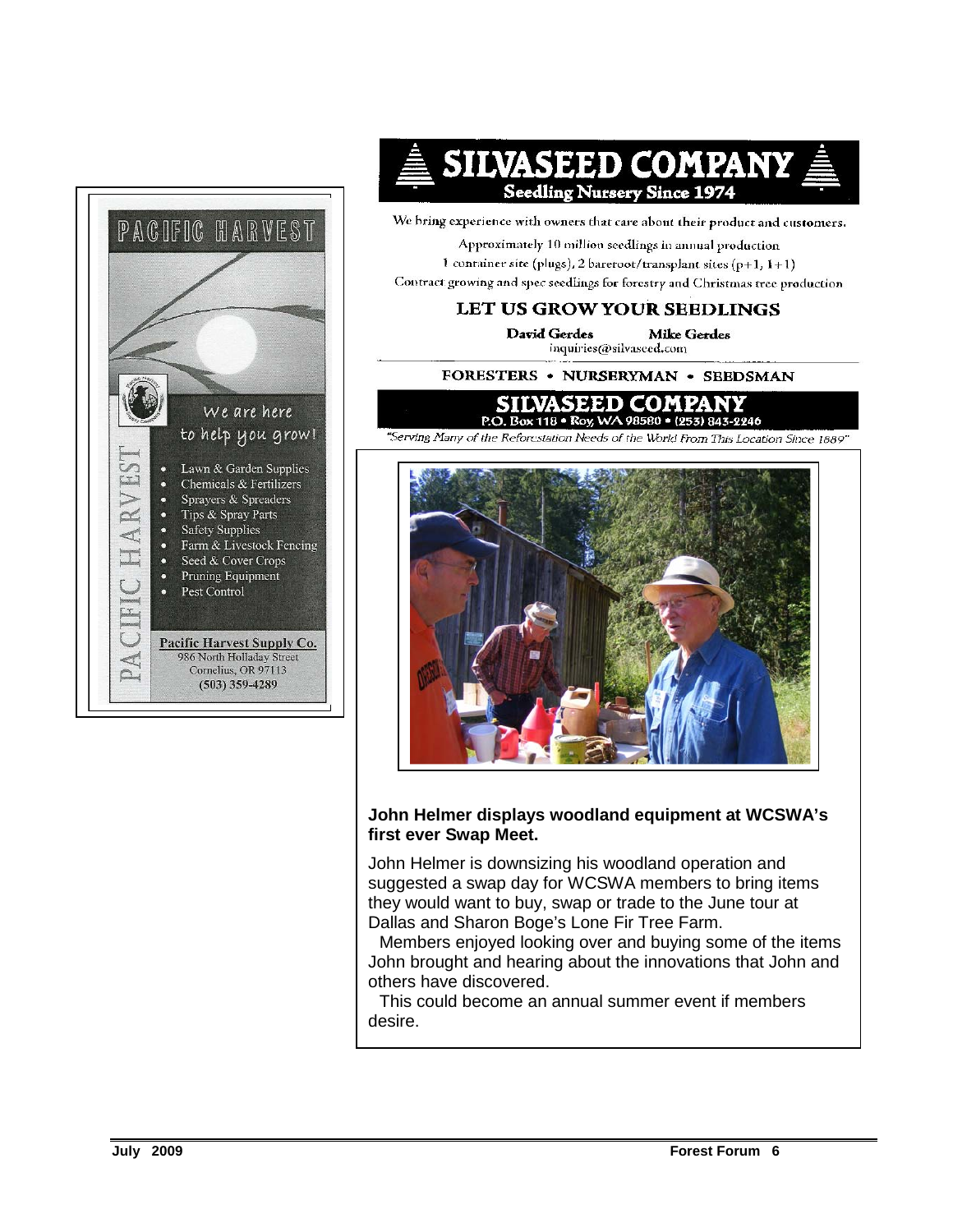

## Legislative Update reported 6/29/09. See entire Update at OSWA.org

### Forestry Budget Bills Advance

The ODF budget after being adopted by the Ways & Means Natural Resources Subcommittee on June 19, passed the Senate last week, carried by subcommittee Co-Chair Sen. Vicki Walker, D-Eugene. It is now waiting for approval in the House. HB 2214, the Forest Products Harvest Tax, FPHT, carried by subcommittee Co-Chair Rep. Bob Jenson, R-Pendleton, passed the House and now awaits Senate approval.

The Fire Protection budget was changed to maintain the 50-50% split of emergency fire costs between the General Fund and forest landowners, remove Administrative costs from forest landowners' share and reduce landowners' maximum emergency fire costs back to \$10 million.

Forest landowners agreed to maintain their current Forest Practice Act share of the FPHT for 2010 and 2011 as long as the extra funds supported field administration of the FPA and didn't change the historical 60-40% split between the General Fund and timber harvesters.

HB 2214, being a revenue generating bill, requires a super majority, 36 in the House and 18 in the Senate, to be approved. The FPHT passed unanimously in the House after legislators double checked with forest landowners to insure that they supported the tax.

One beneficiary of the end of session trading was the adoption of HB 2940, a bill that passed the House 59-0 last month before environmentalists became concerned over it. The bill requested by the Oregon Forest Industries Council, would allow biomass co-generation plants built before 1995 to qualify as renewable under the Renewable Portfolio Standard the legislature adopted in 2007. After House passage, environmental and wind energy advocates felt that the change would undermine Oregon's RPS goals.

The biomass renewable energy plants constructed prior to 1995 would add only 7% renewable electricity towards meeting the 25% renewable goal by 2025. Failing to stop the legislature from penalizing biomass early adopters, the opponents will now turn to Governor Kulongoski and ask for a veto of HB 2940.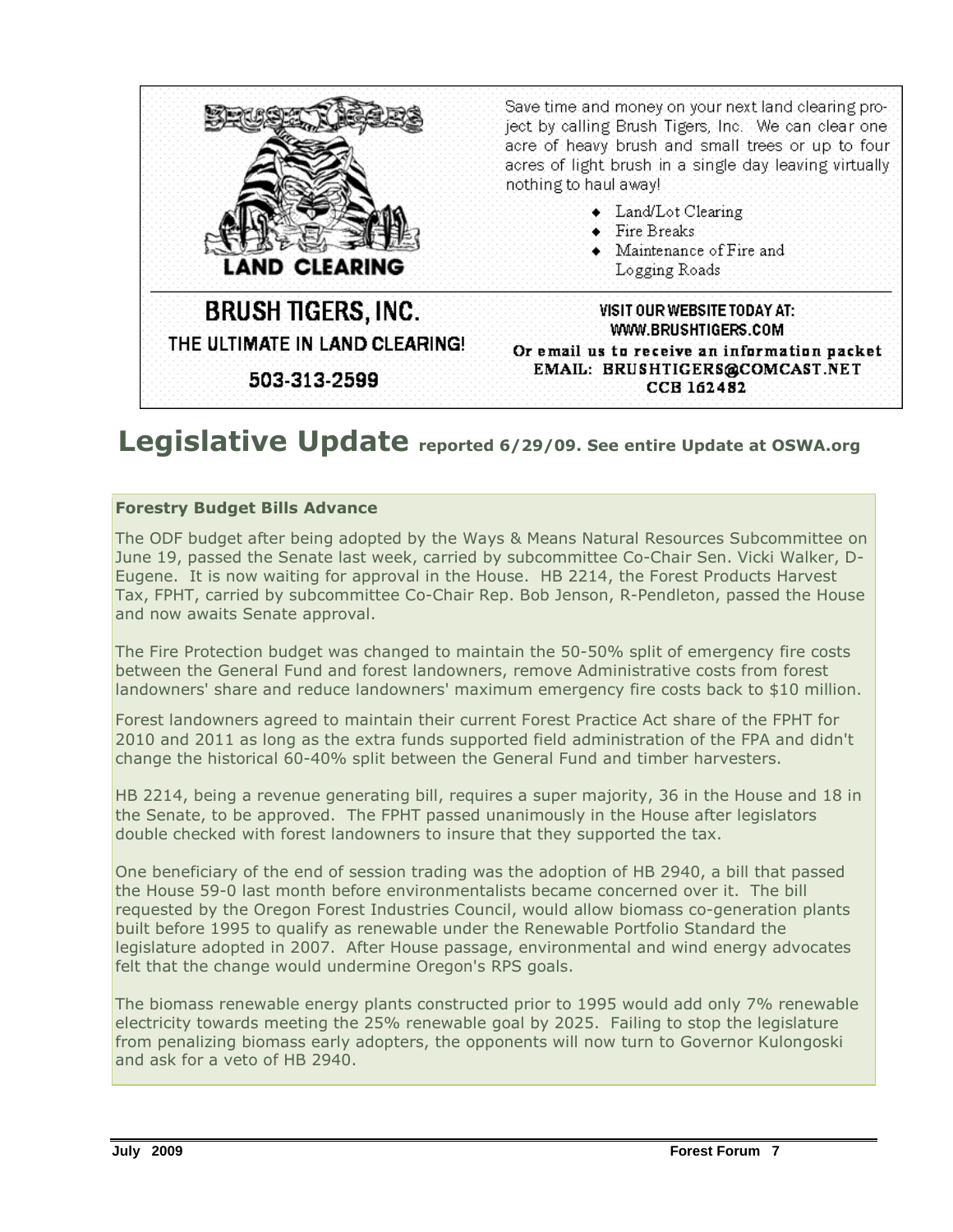## Follow-up on the "What's This" picture from June Forest Forum

No one got it right. Responses were all that the picture showed porcupine damage. Actually, the damage is from squirrels eating the cambium layer. The picture was taken on the Rod Nastrom tree farm in Columbia County. Rod started noticing damage to his trees – mostly pine but also including maple, oak, and sequoia. He lost over 300 trees to this damage. The county trapper told him the damage was from porcupines, but Rod's intensive attempts to find porcupines failed to turn up any. Finally he caught some squirrels in the act. He began hunting squirrels, and after eliminating nearly fifty squirrels the damage stopped. The squirrels involved included the Douglas (red), Willamette silver-gray, and a strange large squirrel Rod had never seen before. Rod stated that he had never before had this kind of damage.

 Similar damage has been noted on the Tualatin River National Wildlife Refuge, near Sherwood. Oak tree limbs there showed similar girdling during the past few years.

 The cause for such squirrel interest in the cambium layer, when there seems to be no past record of such damage, is not known. Another mystery to solve?



## **New "What Caused This"**

Oregon white oak trees, and some other species, commonly have large "apples" hanging from their limbs, like the ones shown in the picture. Do you know what causes these apples to form? Send your answer to the Forest Forum, tnygren@juno.com or call Tom Nygren at 503-628-5472. The answer will appear in the August issue of Forest Forum.



## **Congress Needs Your Help to Understand Forest Needs**

The biomass portion of the energy bill making its way through Congress needs fixing.

• Biomass must get the same treatment as other renewable fuels for incentives

• Federal forests and mature forests must not be excluded from biomass development The Society of American Foresters has written a letter outlining the importance of not diminishing market incentives or management options. Treatment of forests by clearing dense brush and overgrowth will improve resiliency and federal forests are in dire need of this.

 The measure as written is expected to be approved by the House, but there is hope in the Senate. Write or email Sen. Ron Wyden who chairs the Public Lands and Forests Subcommittee if you agree with these concerns. Contact him at 223 DIRKSEN SENATE OFFICE BUILDING WASHINGTON DC 20510 or wyden.senate.gov/contact/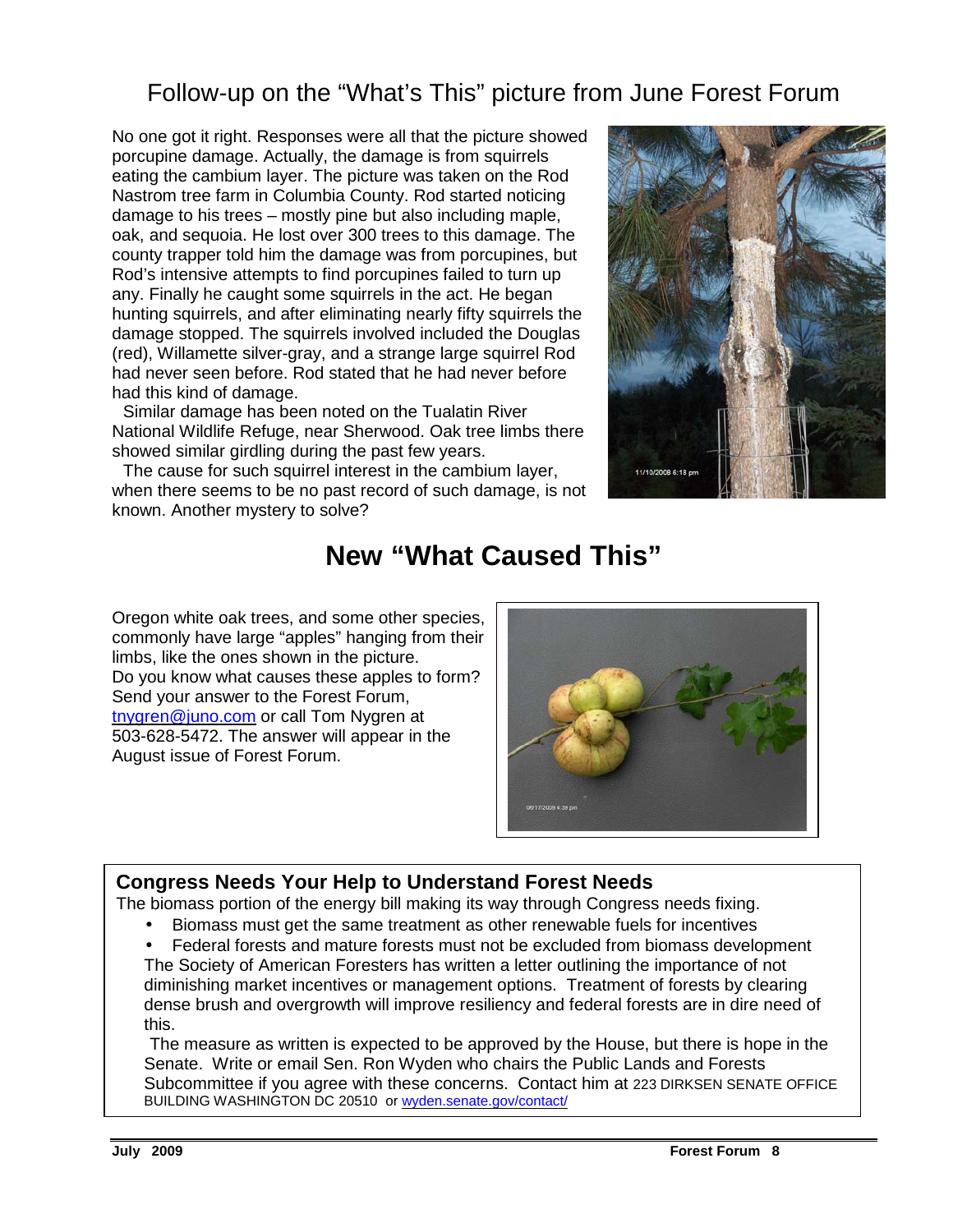

## **Forest Chief Vows Quick Spending**

WASHINGTON, D.C. (AP) – New Forest Service Chief Tom Tidwell says he will move quickly to ensure that his agency spends its \$1.15 billion share of federal economic stimulus funding.

 The Forest Service has spent \$643 million of its stimulus money so far, including \$228 million in projects announced this month to repair forest roads and bridges in 31 states. Tidwell said even more projects should be approved in coming weeks.

 "We're focused on doing the ones that have been selected and letting the contracts so people can get back to work," Tidwell said. "That's our first priority."

## **Survey Set for Small Woodlands**

Small woodland owners in Washington and Columbia Counties are invited to participate in a survey by OSU Extension. The survey seeks to find out what landowners are interested in and how OSU and other agencies can best serve them.

 Our new OSU Extension Forester, Amy Grotta desires input to help her shape educational programs.

 Owners of woodlands of all sizes – from a few acres to the hundreds – are invited to take the survey. Some surveys have been mailed to selected woodland owners, but others are invited to request a copy by calling 503-397-3462. It can also be taken online at

http://extension.oregonstate.edu/col umbia.

 So, if you have received a copy of the survey, give Amy a hand and fill it in and mail it (or do so online).

 If you didn't receive a copy, have lost your copy or know a woodland owner who did not receive a copy, follow the instructions above. WCSWA did a survey of just Washington County woodland owners a few years ago. We know from the work we did that the higher number of copies received equals more statistically viable information from which Amy can plan programs that will enhance our knowledge and that of non-WCSWA members.



**CREATIVE FOR** WARREN TAUSCH, CERTIFIED FORESTER

### SPECIALIZING IN PARTNERSHIPS

 • WITH YOU, THE FOREST OWNER, SEEKING CREATIVE APPROACHES TO YOUNG STAND MANAGEMENT

 • WITH NATURE, IN THE ONGOING CREATION AND EVOLUTION OF A HEALTHY, DIVERSE FOREST!

FREE INITIAL CONSULTATION! CALL WARREN AT 503-481-1921.

VISIT MY WEBSITE AT www.tauschforestconsulting.com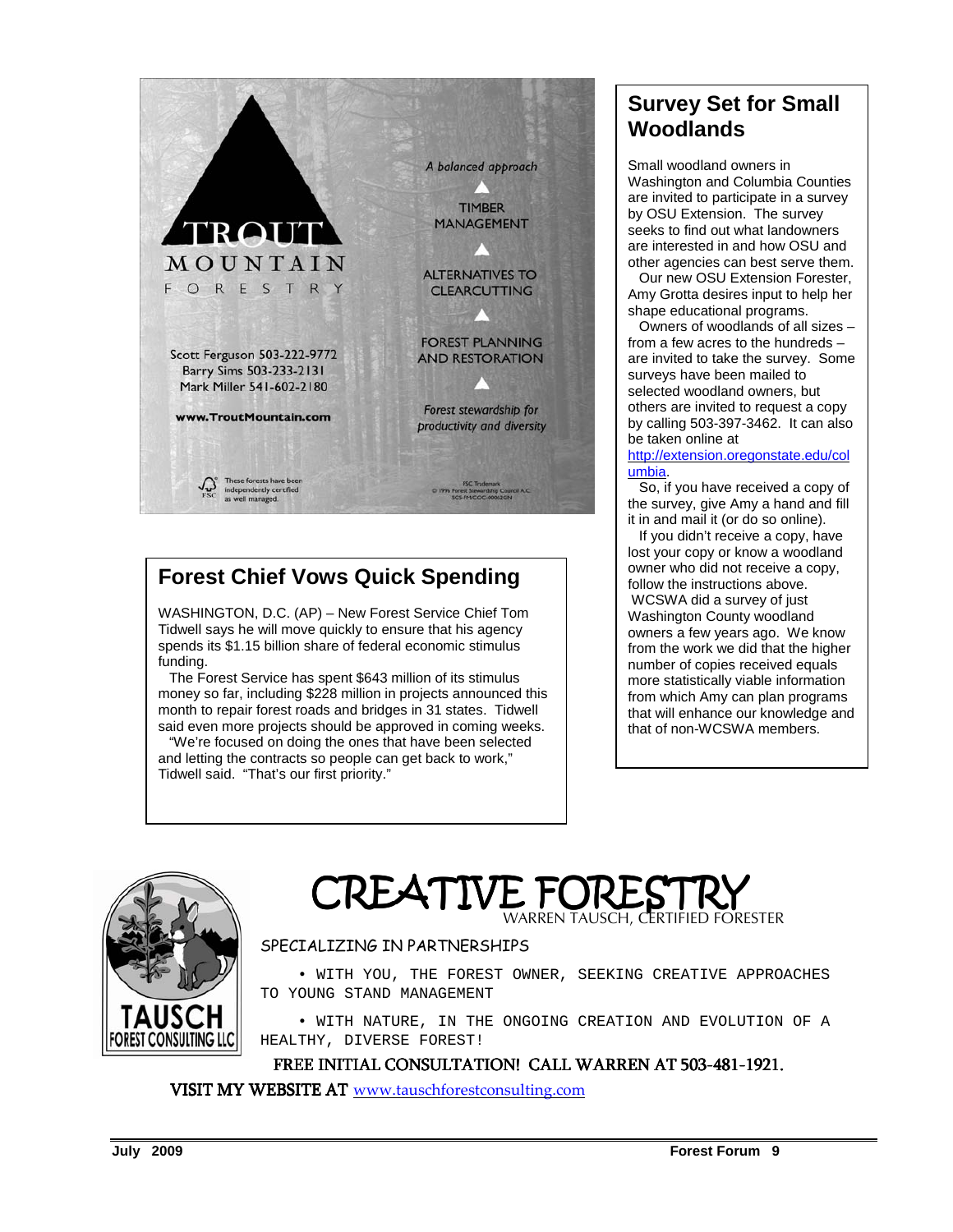

**Land Surveying Planning Engineering Water Rights Forestry** 



Serving small timberland owners in Oregon since 1968 Timber Sale Management - Timber Cruising and Appraisal – Land Use Planning For Rural Parcels – Fish Presence/Absence Surveys. **We are proud of our client relationships and would enjoy the opportunity to provide you with quality service.** 

### **Have You Checked the Oregon Forest Directory Lately?**

 challenging in these times. Finding markets, services, and products can be The Oregon Forest Directory is a comprehensive online resource to help to find what you need, or offer what you have to sell.

Visit the directory at http://www.orforestdirectory. Com. You may find just what

you're looking for!

## Own a Piece of the Woods

(reported in the Capital Press, June 26, 2009)

 Weyerhaeuser is selling permits for the right to hunt, fish, hike and mountain bike on Weyerhaeuser's 57,000 acre Molalla Tree Farm. For a fee of \$250 per year, the holder and his or her immediate family and up to six guests have access to the farm.

 One benefit of the program according to Shelley Tschida, CEO of Quality Services Inc., a company managing the recreational-access program, is that permit holders take a vested interest in the land. Vandalism and property crimes tend to go down.

 The program also has provided Weyerhaeuser good public relations and the timber company is getting some extra revenue at a time when timber revenue is hard to come by.

 Vehicles are allowed on the tree farm from May 23 to Nov. 29 from sunrise to sunset on weekends and from 5 to 10 pm weekdays so that the company can conduct business during weekdays on this working tree farm. Motorcycles and ATV's are prohibited.

 Prior to last year, Weyerhaeuser allowed only non-vehicle access, which was free.

 The diverse habitat awarded hunters with 54 deer last fall and the Molalla River and two lakes provide optimum fishing opportunities.

## **Editors' Note:**

Yes, the apostrophe is in the right place. There are now two editors of the "Forest Forum."

 Bonnie Shumaker has agreed to help Tom Nygren as an additional editor. This month is Bonnie's first issue. Normally Bonnie and Tom will alternate the editorship each month.

 If you wish to comment on the newsletter, suggest articles or contribute articles to "Forest Forum," you may call or email either or both editors. Contact information is found on page 3.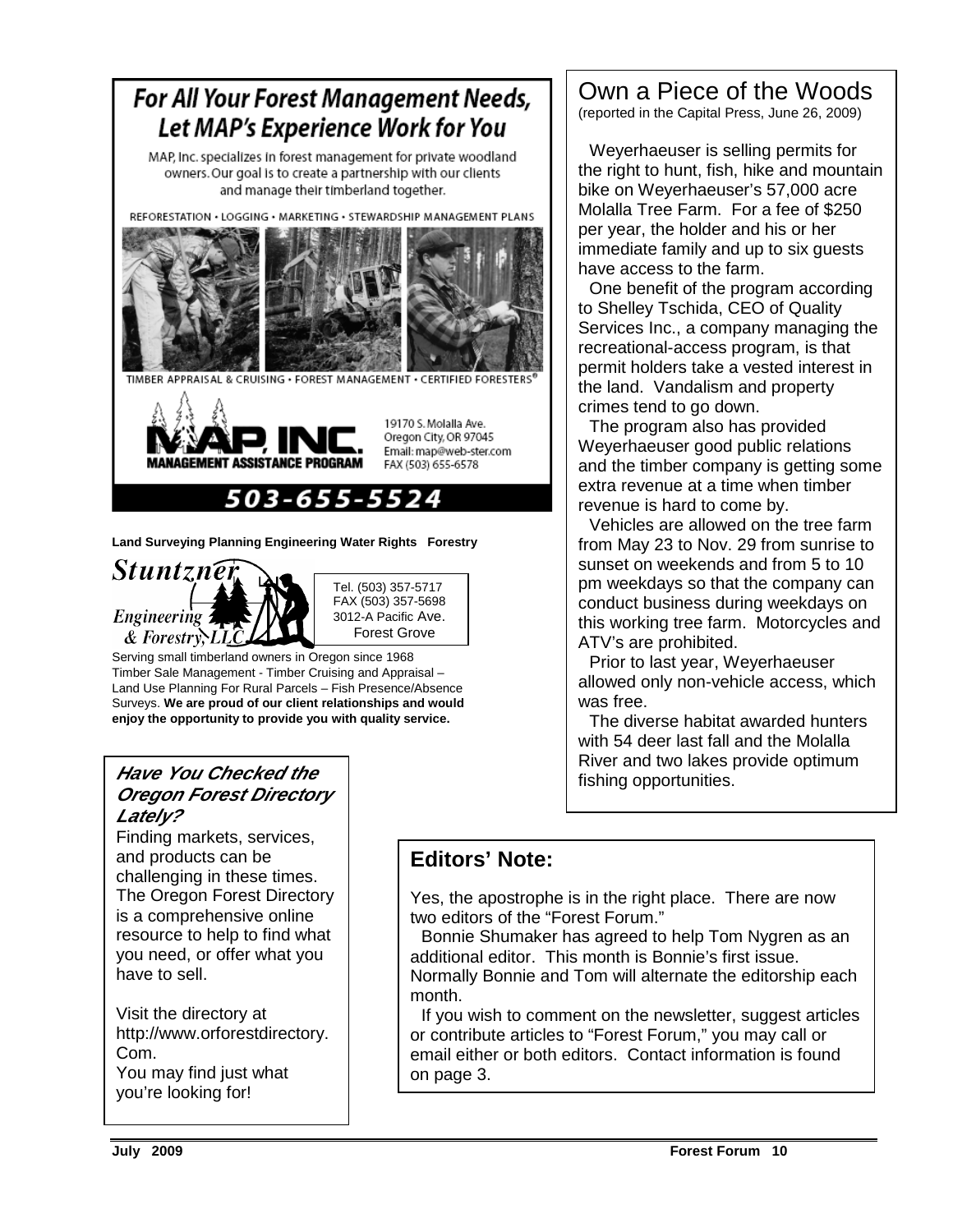

## **Oregon Woodland Co-op Has Annual Meeting**

The Annual Meeting of the Oregon Woodland Cooperative was held on June 13 at the Kinton Grange near Scholls. About 50 members and partners were in attendance. The accomplishments of the past year were discussed in the "State of the Co-op" report. Among the accomplishments were:

- Initiation of a value-added bundled firewood program
- Special milling of value-added products for niche markets
- Floral greenery for value-added retail marketing
- Custom milling and sale of commodity wood
- Purchasing advantages for Co-op members

New Board members and officers were elected. Board members are Neil Schroeder, president; Mike Barnes, vice-president; Anne Hanschu, secretary-treasurer; Barrett Brown, Don South, Marilyn Richen, Lynn Baker, and Dan Grimm. Tom Nygren, immediate past president, will continue on the Board for one year.

A panel discussion of non-timber products led by Eric Jones and Rebecca McClain of the Institute for Culture and Ecology and Barry Simms of Trout Mountain Forestry followed. Non-timber forest products will be a new focus of the Co-op this year. Eric and Rebecca also presented an interesting display of non-timber forest products.

Eric Perkins of the Oregon Department of Forestry described the Department's fire hazard reduction program, complete with an interactive display showing how important it is to protect rural homes from fuel hazards.

Mark Havel (aka "Forest Dan"), demonstrated his "beta version" low tech-high efficiency firewood processing machine. He devoured a load of logs brought in by the Hanschus, and also reduced a "horrible example" pine chunk provided by Neil Schroeder to firewood size pieces. With typical Mark Havel efficiency he impressed Co-op members with the speed and efficiency of his machine which relies on mechanical advantage and design to quickly produce a pile of firewood.